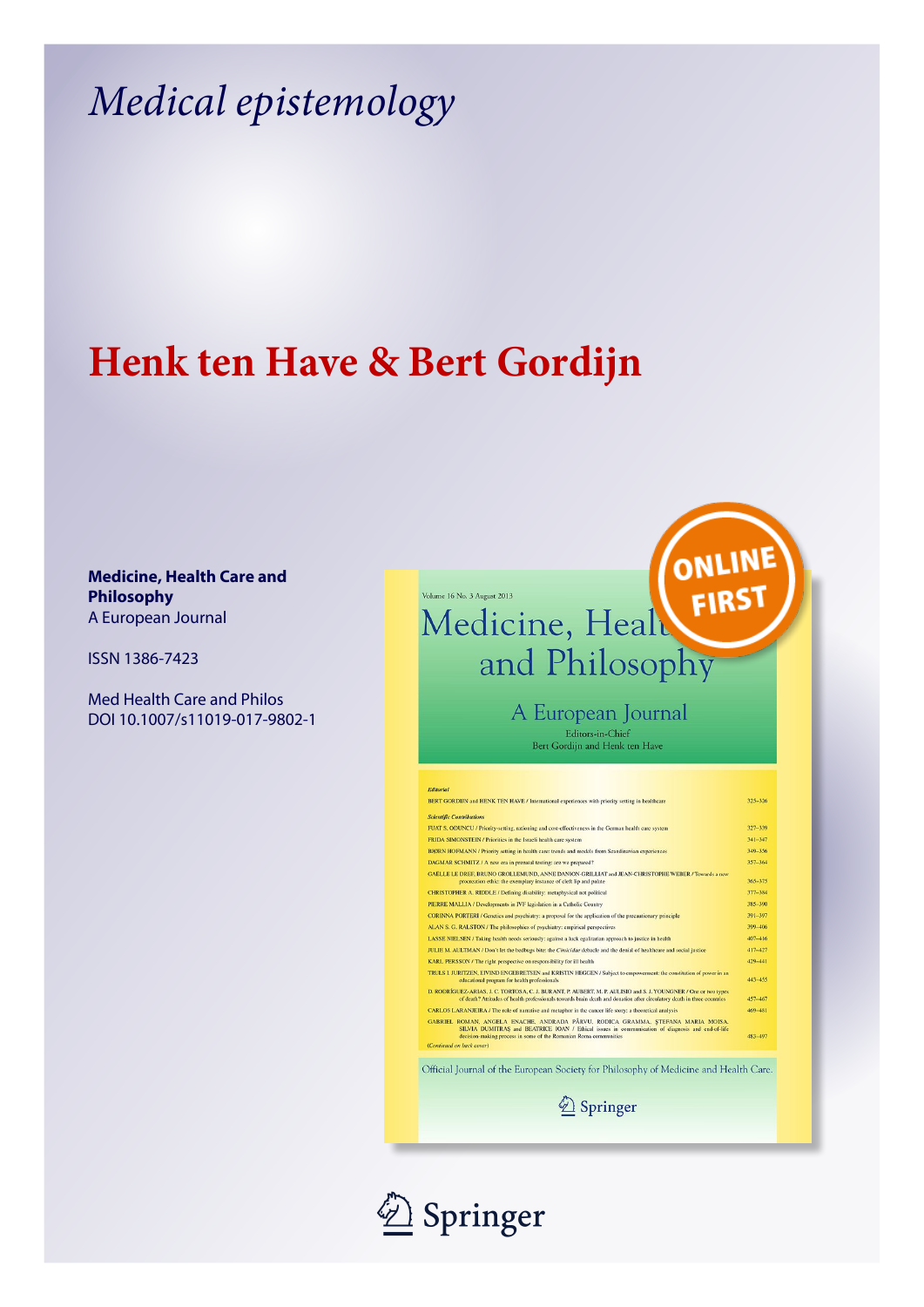**Your article is protected by copyright and all rights are held exclusively by Springer Science+Business Media B.V.. This e-offprint is for personal use only and shall not be selfarchived in electronic repositories. If you wish to self-archive your article, please use the accepted manuscript version for posting on your own website. You may further deposit the accepted manuscript version in any repository, provided it is only made publicly available 12 months after official publication or later and provided acknowledgement is given to the original source of publication and a link is inserted to the published article on Springer's website. The link must be accompanied by the following text: "The final publication is available at link.springer.com".**

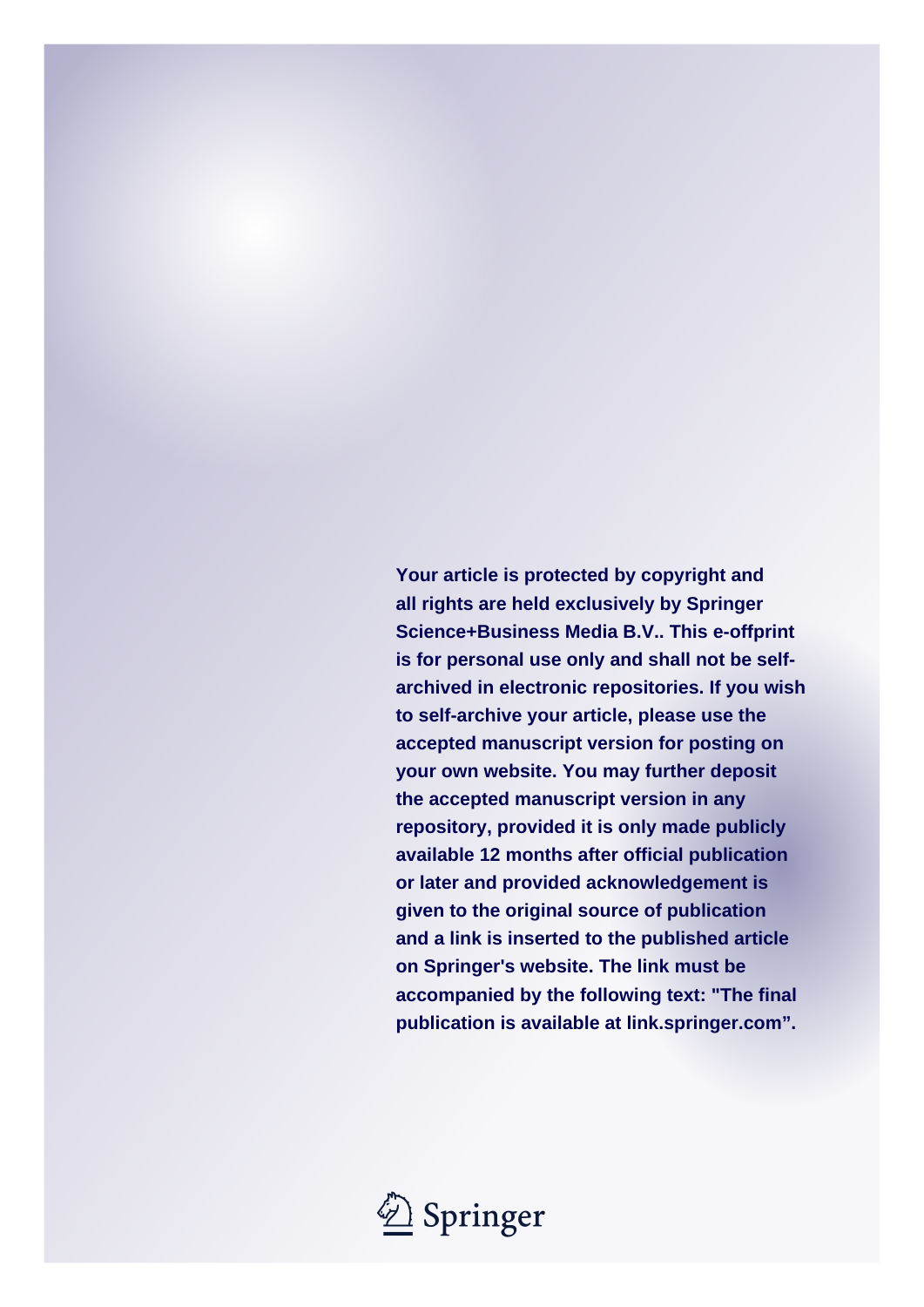

### **Medical epistemology**

**Henk ten Have1 · Bert Gordijn1**

© Springer Science+Business Media B.V. 2017

The third conference of the European Society for Philosophy of Medicine and Healthcare (ESPMH) took place in 1989 in Czestochowa, Poland. Some people wondered why the newly established society would organize a conference in a little-know provincial town after the first two conferences in Maastricht (1987) and Aarhus (1988). Insiders, however, were very well aware of the reason. The ESPMH had been established in order to promote the philosophy of medicine and healthcare. Its founders knew the rich tradition of this field in several European countries. Czestochowa was an iconic place in the Polish tradition of philosophy of medicine. It was here where its most productive scholar had lived and worked. Wladyslaw Bieganski (1857–1917) was chief physician at the local hospital, factory physician and private general practitioner. He wrote 116 publications in medicine and philosophy, covering especially the logic and epistemology of medicine. He was also a member of the editorial board of the *Medical Weekly* published in Lwow. In his various books, Bieganski intended to clarify the scientific basis of medicine (Löwy [1990](#page-3-0)). For him, the purpose of scientific knowledge is not to understand the surrounding world but to predict the future. Systematic clinical methodology is therefore imperative. In order to find therapeutic indications, the physician formulates consecutive hypotheses. The first of these is a hypothetical diagnosis based on observations and tested by further investigation (with methods of exclusion, analogy and experimentation). For Bieganski, the right diagnosis (based on science) is the foundation for therapy. Like his colleagues within this epistemological tradition, he wanted to explore how medicine as a science could be

distinguished from medicine as an art. Making the distinction demanded a thorough analysis of the basic concepts of medicine, such as disease, diagnosis, prognosis, therapy and prevention (Löwy [1990](#page-3-0)). Some of his colleagues, for example Edmund Biernacki criticized the priority given to diagnosis, assuming there are disease units in reality that should be identified before therapy could be rationality justified (Löwy [1990](#page-3-0)). Most Polish philosophers of medicine, however, agreed that it is important to strengthen the epistemological subject (i.e. the physician or medical scientist) with rigorous methodologies and conceptual analysis. They did not question the status of the knowing subject itself, as was done in the later movement of anthropological medicine that emphasized the personal qualities of the physician and that created sufficient space for ethical concerns to be articulated (Ten Have [1997\)](#page-3-1). However, Bieganski was an exception. He complained about the absence of ethical reflection, pointing out that for most physicians 'medical ethics' refers to the rules regulating professional corporate interest rather than the rules determining relationships with patients. Corporate and patient interests are often in conflict, and at that point ethics comes in.

For the young ESPMH scheduling a conference in Czestochowa was therefore an ideological statement. Many authorities in medicine did not appreciate the interconnection between medicine and philosophy. Some even argued that it was dangerous since philosophy could jeopardize the efforts to transform medicine into a natural science. The best philosophy for a medical doctor was not to have any philosophy at all. This was for example the point of view of Hermann von Helmholtz, the founder of ophthalmology (Löwy [1990\)](#page-3-0). His psychiatric colleague Eugen Bleuler regarded philosophy as a cemetery of theoretical systems that philosophy scholars continuously try to revive. But they should not contaminate medicine with their vain efforts: philosophy

 $\boxtimes$  Henk ten Have tenhaveh@duq.edu

<sup>1</sup> Duquesne University, Pittsburgh, USA